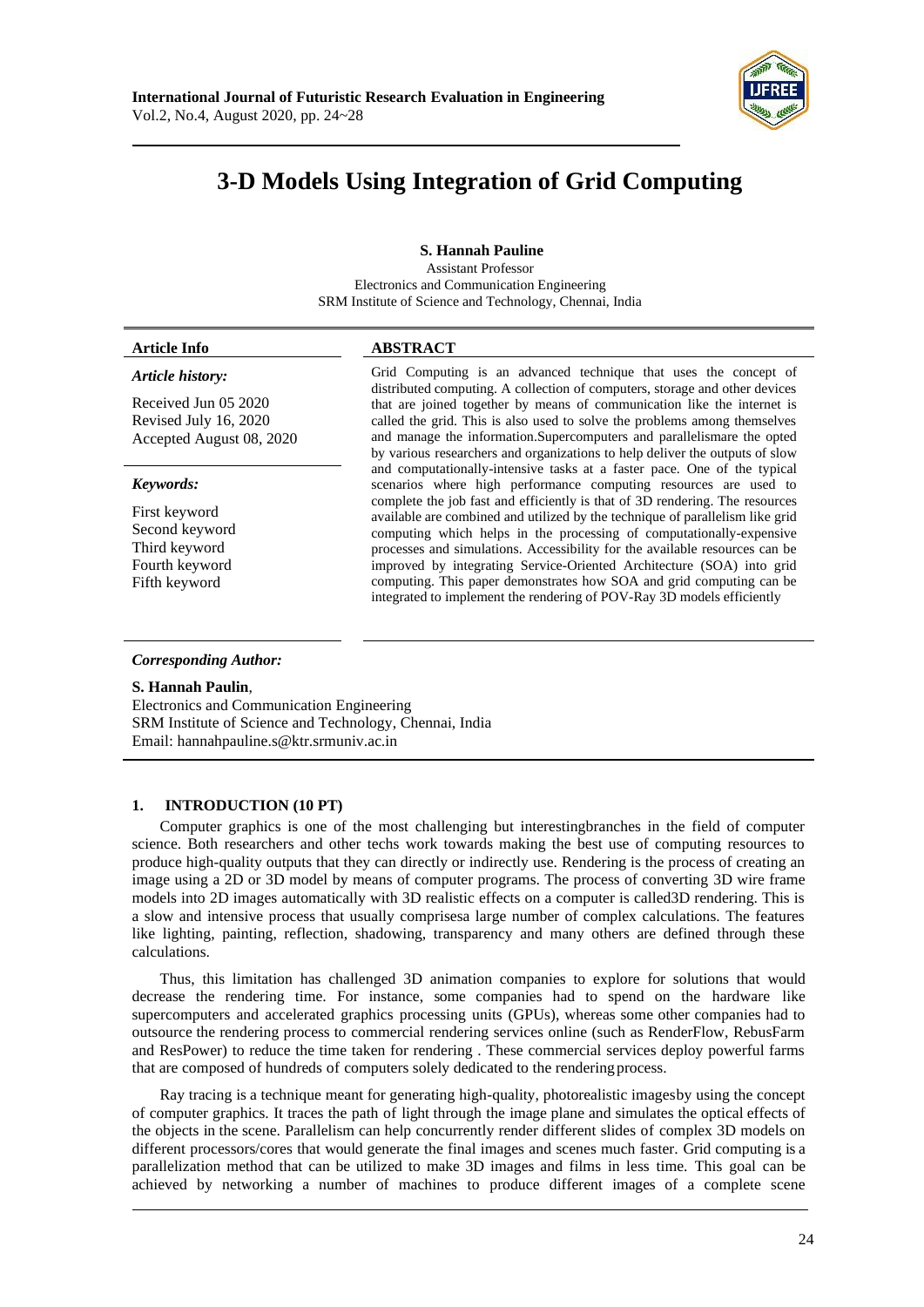

simultaneously.Ray tracing produces high-quality images with realistic reflections, shading, andperspective. Computational efficiency of rendering is achieved by fitting the grid service model into a Service-Oriented Architecture (SOA) through design patterns. An [architectural](https://en.wikipedia.org/wiki/Architectural_pattern) [pattern i](https://en.wikipedia.org/wiki/Architectural_pattern)n which the application components of a device, provide services to other components via a [communication protocol,](https://en.wikipedia.org/wiki/Communications_protocol) is called a serviceoriented architecture (SOA). The services built in every computer ensure that the service can exchange information with any other service in the network without human interaction or involvement. This is possible without the needing to change the underlying program. The recent development shows the integration of grid into it.

# **2. GRID-ENABLING THE RENDERING PROCESS:**

3D rendering of a large, high-resolution, deep image, which contains many details and visual effects can take several hours to execute on a single computer. In the same way 3D rendering of one short, high resolution scene might take days to complete on a single computer. The ability to aggregate the computing power of the underutilized computers existing at enterprises can reduce the time taken in the rendering phase significantly, while also increasing the return on investment (ROI) of these resources.

- 1. A user (programmer or artist) submits the created ".pov" file to the desktop grid either through the GUI layer laid on top of the grid-enabled application or by manually copying it to a known path. Regardless of whether the ".pov" file is passed to the grid by the grid-enabled application or manually copied, it must be set in a location that can be accessed by all grid nodes (i.e; network folder or database).
- 2. The grid-enabled application creates the grid jobs according to the settings specified by the user and then forwards them to the grid.
- 3. The manager schedules the jobs and sends them to the free executors.
- 4. POV-Ray must be installed on each executor prior to the implementation of this model.
- 5. When an executor receives a rendering job from the manager, it launches POV-Ray in a separate process and passes the arguments accompanied by the job.
- 6. POV-Ray renders the job, and when the output result is ready, the launched process exits itself and the executor returns the results back to the manager.
- 7. The manager then forwards back the rendered outputs to the grid-enabled application and fires "ThreadFinished" event if successfully completed or "ThreadFailed" event if an error has occurred. The implementers should save the rendered jobs on shared media that all executors can access.
- 8. When all jobs are completed, the manager fires the "ApplicationFinished" event. This event enables programmersto post-processresults and release resources when the whole application completes.



Figure 1. Framework of POV-Ray on a Desktop Grid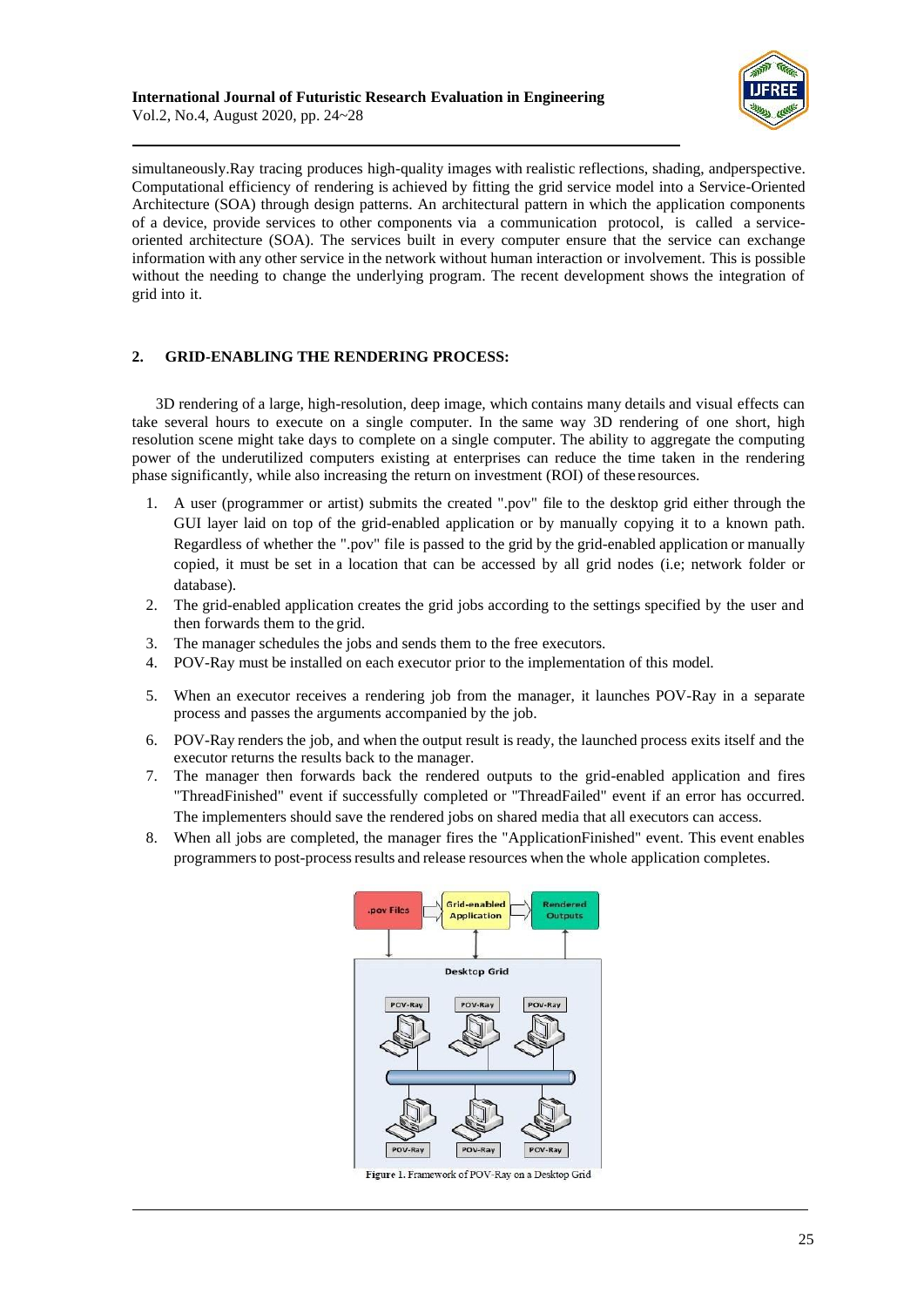

Each image is composed of a set of rows and columns of pixels – known as the image resolution. The ability to slice an image up into a set of meaningful segments in order to concurrently render them on different computers, can drastically decrease the time needed to generate the final output.During the implementation, the authors decided to subdivide the rendering task of one image into a number of subtasks where each subtask encompasses a set of rows. That is, our algorithm has three consequent phases: Render, Crop and Combine (RCC). The fig.1 shows an example of parallel image rendering.

- The end user specifies the height and width of the target image along with the passed ".pov" file. In addition, the user can define the number of rows per job and pass it to the client application.
- The client application creates the grid jobs and submits them to the manager node. Each job has a rendering command for a portion of the target image.
- The manager node passes the queued jobs to the connected executors.
- Each executor launches the POV-Ray application by starting an external processin Windows using the/ a "Process" class provided by .NET Framework.
- POV-Ray generates the (partial) image according to the specified options and then saves it to the specified output path. Implementers should note that all grid nodes should have a shared output path so that the executors can save the rendered outputs. This can be accomplished by using a network drive or a database where all nodes have access to.
- Each of the completed jobs generates a full-sized image which has an empty (black) portion in addition to the segment that contains the rendered data.
- After the completion of a job, the client application crops the rendered image to create a smaller version, in order to keep the non-empty segment.
- If any of the jobs fail, the client application will queue them on a temporary list to re-process again, either on the grid or the client machine.
- After the successful completion of all jobs, the client application merges the cropped images according to their original arrangement to produce the final image.

# **3. ARCHITECTURE**

**User Interface:** This layer enables the end user to pass the rendering parameters (e.g., the ".pov" file, output resolution, and the output path) and to display the list of rendered images. ASP.NET along with JavaScript and AJAX technologies are used to create a user interface layer.

**Web Service:** ASP.NET and WCF are used to build a web service layer. A RESTful web service is responsible for accepting the rendering parameters and giving them to the rendering APIs. This layer is a major component in this scenario as it enables authorized users to access the grid re-sources from any location, simply by invoking the right operation and passing the relevant parameters.

**Grid Resources:** This layer includes the computational power that will be used for parallel rendering of the images. Grid resources may include dedicated (or idle) desktop machines, laptops and servers.

**Storage:** This is where the rendered images (and any related information) will be stored. Storage layer may include databases, file servers, or both.

The fig.4 depicts the grid architecture.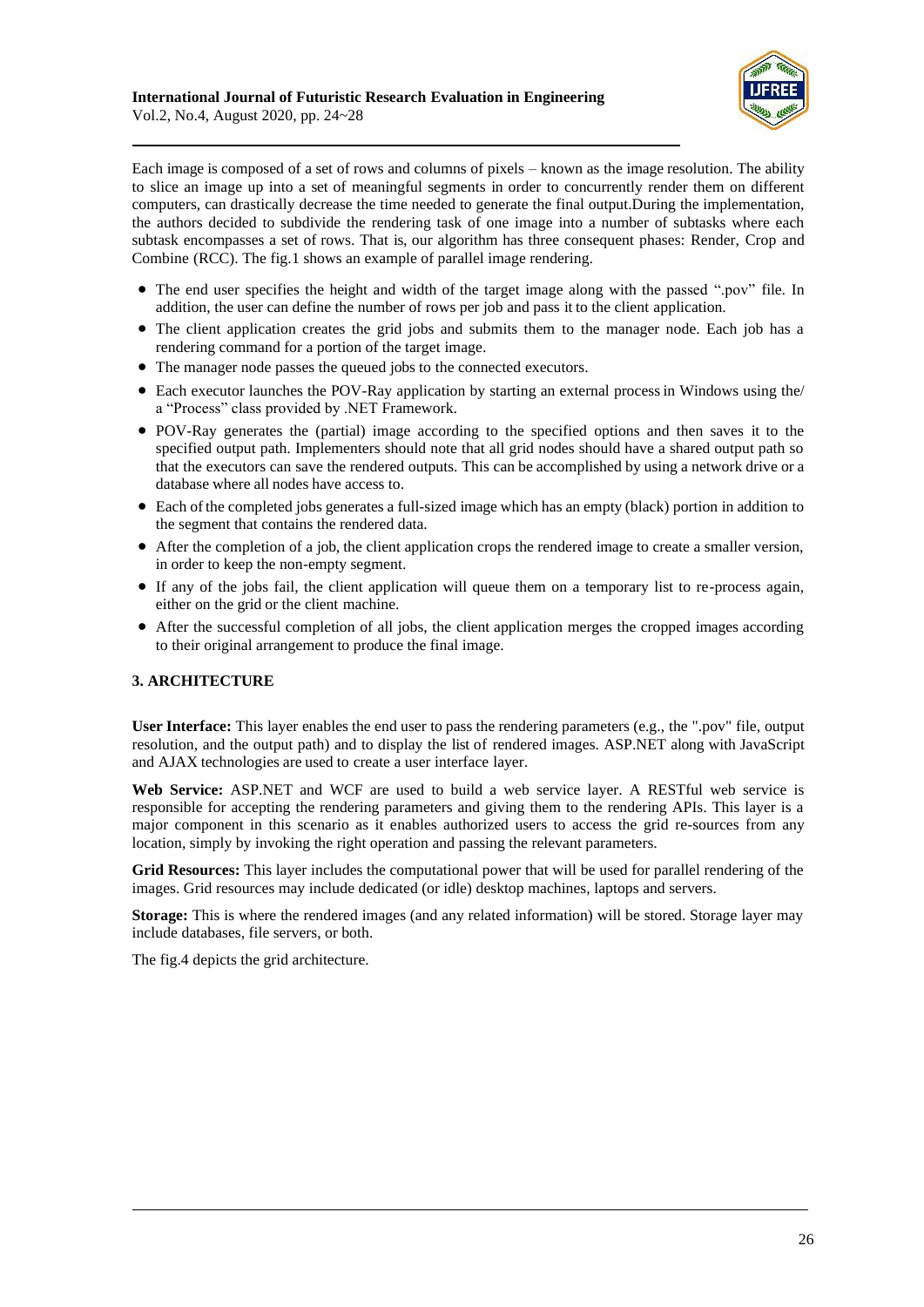



**Figure 2:**grid architecture

# **3. PERFORMANCE EVALUATION**:

The performance is enhanced when grid is used for the process of image rendering. When small images have to be rendered, the performance does not vary much. But, as the image grows larger, the time taken to render the image without grid is more. Thus, grid computing is more efficient and less time consuming for image rendering than without it.



**Figure 3:** graph showing the variation in performance

# **4. CONCLUSION AND FUTURE WORK:**

Results show that the speed of the 3D rendering task of images increases proportionally with the number of connected workers. This results in the implementers gaining the ability to render the presented images (and animation frames) in a few seconds if implementers can build a grid of 50 or 100 computers. Building such a grid is trivial since most organizations, universities and research labs usually have more than 50 computers. With a semi-real time rendering for complex models, organizations can do more work in much less time, and without increasing costs.

# **REFERENCES**

- [1] Distributed.net [2002[\]http://distributed.net/](http://distributed.net/)
- [2] De Roure, M. A. Baker, N. R. Jennings and N. R. Shadbolt .The Evolution of the Grid [2002[\]http://www.ecs.soton.ac.uk/~nrj/download-files/evolution-of-grid.pdf.](http://www.ecs.soton.ac.uk/~nrj/download-files/evolution-of-grid.pdf)
- [3] Foster. "Internet Computing and the Emerging Grid".*Nature*.7,